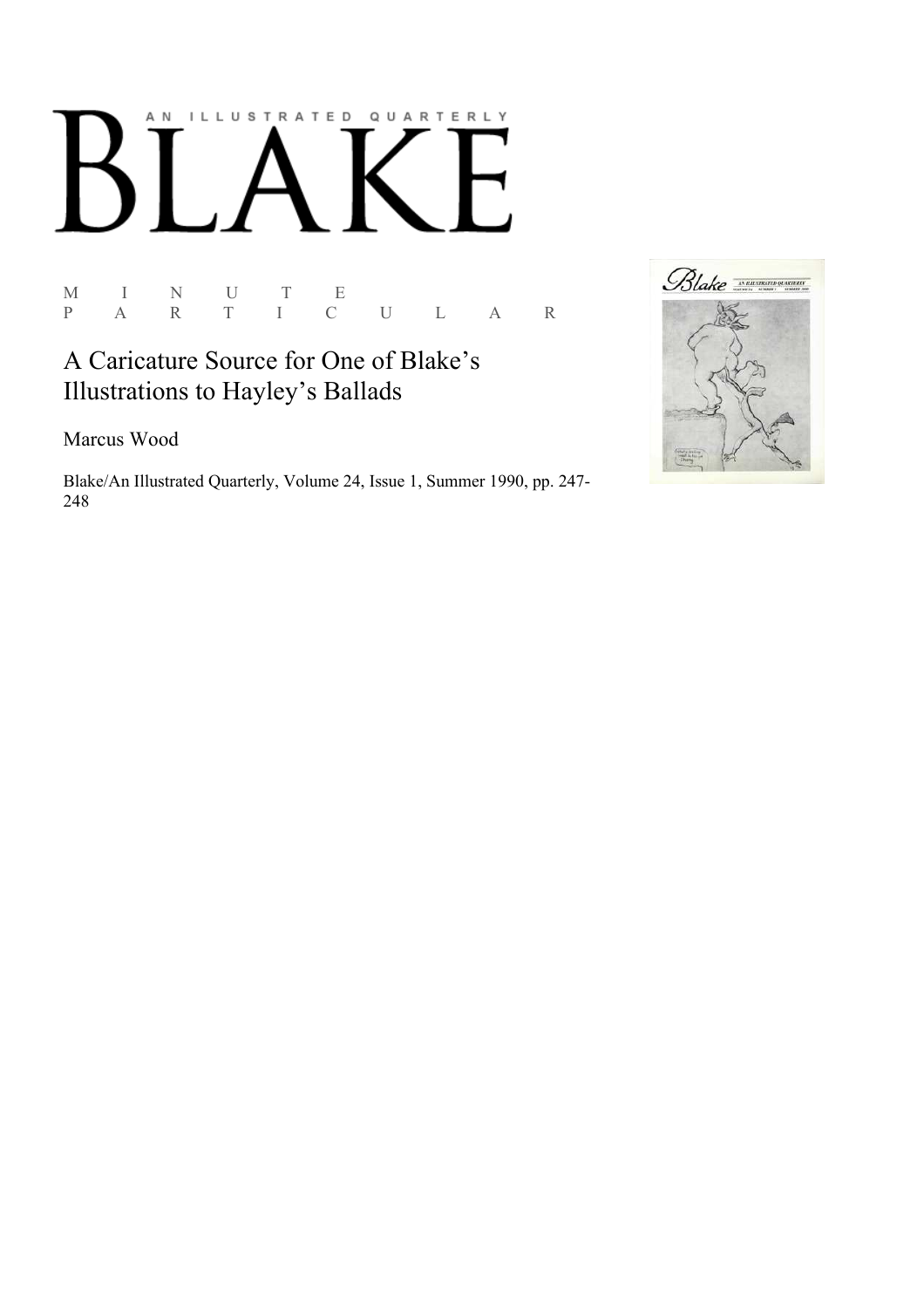

1. Richard Newton, "The Birth of Billy Bugaboo," 13 August 1797. Courtesy of the British Museum.



2. William Blake, "The Dog," from Hayley's *Ballads,* 1805. Courtesy of the Henry E. Huntington Library and Art Gallery.

## *MINUTE PARTICULARS*

A Caricature Source for One of Blake's Illustrations to Hayley's *Ballads* 

## Marcus Wood

 $\prod$ t has become increasingly apparent<br>that sources for Blake's designs may that sources for Blake's designs may be located in various areas of the popular print market. David Bindman

has shown that certain images used by Blake may be related to eighteenthcentury children's emblem books, to seventeenth-century anti-papal engravings, and to eighteenth-century hieroglyphic prints.<sup>1</sup> David Erdman has demonstrated that the political satires of James Gillray exerted an influence on some of Blake's work.<sup>2</sup> Gillray was, however, by far the best trained and most talented of the political caricaturists working in London from the late eighteenth century until the onset of his insanity in 1810. His work stands above the technically inferior prints of lesser contemporaries such as Isaac Cruikshank, George Moutard Woodward, and Richard Newton. Up to this point the cruder types of political etching have not been put forward as an influence on the work of Blake. The striking parallels be-

tween a print of Newton's entitled "The Birth of Billy Bugaboo" (illus. 1), which came out on 13 August 1797, and Blake's illustration "The Dog" (illus. 2), which was the first plate in the 1805 edition of Hayley's *Ballads,*  suggest that in this instance Blake was influenced by a very coarse political print of the day.<sup>3</sup>

The parallel is particularly interesting because Nicholas Warner has already suggested two other "visual analogues" for this particular Blake print.<sup>4</sup> The second of Warner's examples, Gillray's "The Republican Rattlesnake Fascinating the Bedford Squirrel" came out on 16 November 1795.<sup>5</sup> The Gillray has enough similarities with the Newton print to suggest that Newton may have adapted major compositional elements from the earlier print. The Newton print does, however, anticipate both the com-